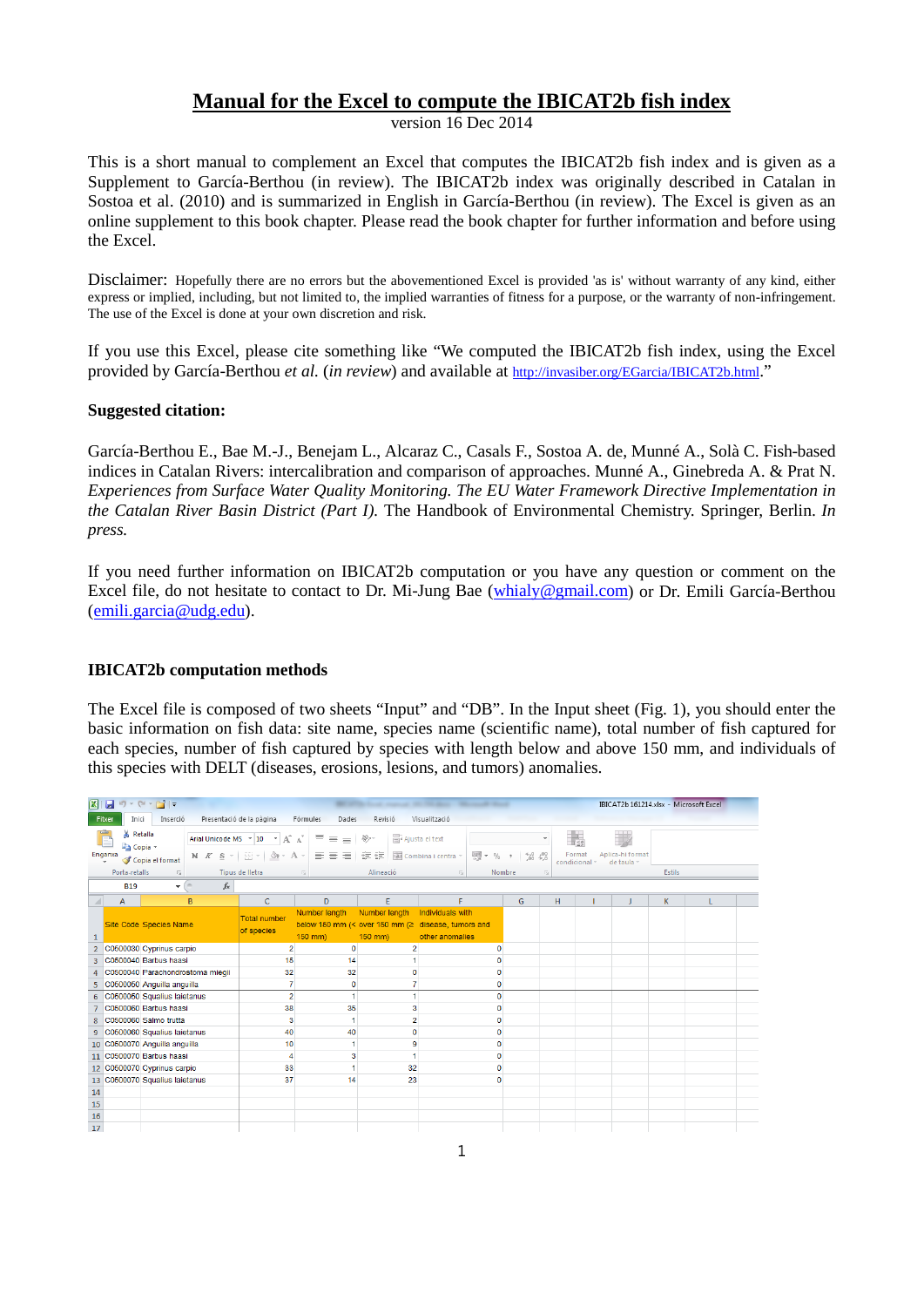Fig. 1. Example of data input in the "Input" sheet.

Species information should follow Table 1 (see also García-Berthou, *in review*) and it should not include extra spaces. For instance, the Excel file recognizes largemouth bass when you type "Micropterus salmoides" but not if you type "Micropterus salmoides ".

In the "DB" sheet (Fig. 2), you can only enter the information in the green colored columns: Site name, Catalan River type, River basin, and status of the research sites (Dry, fishless or water). Please note:

- Spanish River type will be automatically obtained when you input the Catalan River type (because there is a minor difference between them: type 15 corresponds to two different Catalan types)
- Site name should be exactly the same as the name in the "input" sheet.
- River types and River basins should be typed as "abbreviations". You can input the river type and river based on Tables 2 and 3. Because metrics in IBICAT2b change depending on river types and rivers (e.g., invasive and native species, Table 4), please check the river name and river type carefully.
- a maximum of 200 sampling sites and 10000 species-by-sample rows can be input at a time in the Excel file.

| $21 - 5 - 5 - 11 - 1$                                                                                                         |                                                                            |          |                                                                                                                                                                                       |                                | Presentació de la pàgina                                | Fórmules |                                               |                          |                          |                                       |                                  |                                   |                                  |                                       |                                   |                                     | IBICAT2b 161214.xlsx - Microsoft Excel                                             |                   |                                      |                                     |                                 |         |         |                                                                                     |           |                                                        |
|-------------------------------------------------------------------------------------------------------------------------------|----------------------------------------------------------------------------|----------|---------------------------------------------------------------------------------------------------------------------------------------------------------------------------------------|--------------------------------|---------------------------------------------------------|----------|-----------------------------------------------|--------------------------|--------------------------|---------------------------------------|----------------------------------|-----------------------------------|----------------------------------|---------------------------------------|-----------------------------------|-------------------------------------|------------------------------------------------------------------------------------|-------------------|--------------------------------------|-------------------------------------|---------------------------------|---------|---------|-------------------------------------------------------------------------------------|-----------|--------------------------------------------------------|
| Filxer<br>F<br>Enganxa                                                                                                        | Initi<br><b>A</b> Retails<br>a Copia -<br>Copia el format<br>Porta-retails | Inserció | $+11$ $+$ $\Lambda^*$ $\Lambda^*$<br>$-105$<br>Calibri<br>$H - 3$<br>NK<br>- A<br>s<br>Tipus de lletra<br>$\sqrt{2}$<br>$\overline{a}$<br>$f_x$ $C0500040$<br>$+$ (%)<br>c<br>D)<br>正 |                                |                                                         |          | Dades<br>平面<br>图看<br>$\overline{\mathcal{R}}$ | $\mathcal{D}$ -<br>课徒    | Revisió<br>Alineació     | Ajusta el text<br>Combina i centra    | Visualització                    |                                   | 明· % , 1 % %<br>Nombre           | 蠡<br>Format<br>sondicional            |                                   | 迦<br>Aplica-hi format<br>de baula : | Estils                                                                             |                   |                                      |                                     |                                 | P       |         | Insereix Suprimeix Format<br>Cel·les                                                | J         | E Suma<br>$\sqrt{2}$ Emple<br>2 Esborn                 |
|                                                                                                                               | A12<br>в                                                                   |          |                                                                                                                                                                                       |                                |                                                         |          |                                               |                          | U.                       | W.                                    | W                                |                                   |                                  |                                       | AA                                | AB                                  | AC                                                                                 | AD.               |                                      | AE.                                 | AF                              | AG      | AH AI   |                                                                                     | A.        | AK                                                     |
| <b>Call</b><br>$\,$ $\,$<br>Sites<br>10                                                                                       | River<br>type                                                              |          |                                                                                                                                                                                       | Spanish<br>River River<br>type | Dry, fishless or NOT (Dry:<br>1, fishless: 2, Water: 3) |          | Metric_values<br><b>NSN</b>                   |                          | PIT_DEL                  | PII                                   | <b>PSI</b>                       |                                   |                                  |                                       |                                   |                                     | PIT_Pisci PST_Pisci PST_Lithophi PIT_intol PST_S NIN_15cminto PIT_rheophi PST_into |                   |                                      |                                     | Metrics<br><b>NSN</b>           | PIT_DEL | PII PSI |                                                                                     | PIT_Pisci | PST_Pisi                                               |
| C0500030<br>11<br>C0500040<br>13 C0500050<br>14 C0500060<br>15 C0500070<br>16<br>17<br>18<br>19<br>20<br>21<br>22<br>23<br>24 | RMCV<br>RMCV<br>RMCV<br>l2C<br>129                                         |          | FAN<br>FAN<br><b>FAN</b><br>FAN<br>FAN                                                                                                                                                |                                | <b>g</b><br>$\theta$<br>$\overline{9}$<br>10<br>10      |          |                                               | n<br>$\overline{2}$<br>3 | 0.0<br>0.0<br>0.0<br>0.0 | 0.0 100.0 100.0<br>0.0<br>3.7<br>39.3 | 68.1 50.0<br>0.0<br>33.3<br>25.0 | 0.0<br>0.0<br>77.8<br>3.7<br>11.9 | 00<br>00<br>50.0<br>33.3<br>25.0 | 0.0<br>100.0<br>50.0<br>100.0<br>50.0 | 00<br>100.0<br>0.0<br>50.6<br>4.8 | 0.0<br>00<br>0.0<br>0.0<br>0.0      | 97.9<br>44.4                                                                       | 0.0<br>0.0<br>3.6 | 00<br>100.0<br>22.2<br>100.0<br>48.8 | 0.0<br>100.0<br>0.0<br>66.7<br>25.0 | 1.0<br>3.0<br>5.0<br>5.0<br>5.0 |         |         | 50 10 10 NA<br>5.0 1.0 1.0 NA<br>5.0 5.0 5.0 NA<br>5.0 3.0 1.0 NA<br>5.0 1.0 1.0 NA |           | <b>NA</b><br><b>NA</b><br><b>NA</b><br>NA<br><b>NA</b> |

**Fig. 2.** Example of IBICAT2b computation results in the "DB" sheet.

|                                                                                                                                                                                | $\mathbf{X} \parallel \mathbf{H} \parallel \mathbf{V} \parallel \mathbf{V} \parallel \mathbf{V} \parallel \mathbf{V}$<br>IBICAT2b 161214.xlsx - Microsoft Excel<br>Presentació de la pàgina<br>Visualització |                                     |                                                                 |                                                                                           |           |                                                                                        |                      |                                                               |                        |                                         |                        |                                                      |    |                        |                                                                                                                                                              |    |                            |            |                              |                     |                                                    |                                                     |                      |                                                                                   |   |         |                                                                                          |                                                                |
|--------------------------------------------------------------------------------------------------------------------------------------------------------------------------------|--------------------------------------------------------------------------------------------------------------------------------------------------------------------------------------------------------------|-------------------------------------|-----------------------------------------------------------------|-------------------------------------------------------------------------------------------|-----------|----------------------------------------------------------------------------------------|----------------------|---------------------------------------------------------------|------------------------|-----------------------------------------|------------------------|------------------------------------------------------|----|------------------------|--------------------------------------------------------------------------------------------------------------------------------------------------------------|----|----------------------------|------------|------------------------------|---------------------|----------------------------------------------------|-----------------------------------------------------|----------------------|-----------------------------------------------------------------------------------|---|---------|------------------------------------------------------------------------------------------|----------------------------------------------------------------|
| Fitxer                                                                                                                                                                         | Inici<br>Inserció                                                                                                                                                                                            |                                     |                                                                 |                                                                                           |           | Fórmules                                                                               |                      | Dades                                                         | Revisió                |                                         |                        |                                                      |    |                        |                                                                                                                                                              |    |                            |            |                              |                     |                                                    |                                                     |                      |                                                                                   |   |         |                                                                                          |                                                                |
| Enganxa                                                                                                                                                                        | & Retalla<br><b>Copia</b> *<br>Copia el format                                                                                                                                                               |                                     | $N K S$ $\cdot$ $\cdots$                                        | Arial Unicode MS $\rightarrow$ 11 $\rightarrow$ $\overrightarrow{A}$ $\overrightarrow{A}$ | ∗ A       |                                                                                        | $\equiv$<br>$\equiv$ | S) -<br>$=$<br>≡                                              |                        | Ajusta el text<br>建建 國 Combina i centra |                        |                                                      |    |                        | 图 - % , 60 ,00                                                                                                                                               |    | Format<br>condicional ·    |            | Aplica-hi format<br>de taula |                     |                                                    |                                                     |                      |                                                                                   | ÷ | F       | J<br><b>Insereix Suprimeix Formal</b>                                                    | $\Sigma$ Suma auto<br><b>F</b> Emplena ·<br><b>⊘</b> Esborra ▼ |
| Porta-retails                                                                                                                                                                  | <b>Fall</b>                                                                                                                                                                                                  |                                     | Tipus de lletra                                                 |                                                                                           |           | 反                                                                                      |                      |                                                               | Alineació              |                                         |                        | 反                                                    |    | Nombre                 |                                                                                                                                                              |    |                            |            |                              |                     | Estils                                             |                                                     |                      |                                                                                   |   | Cel·les |                                                                                          |                                                                |
| <b>BE12</b>                                                                                                                                                                    |                                                                                                                                                                                                              | $-$ ( $-$                           | $f_x$                                                           |                                                                                           |           |                                                                                        |                      |                                                               |                        |                                         |                        |                                                      |    |                        |                                                                                                                                                              |    |                            |            |                              |                     |                                                    |                                                     |                      |                                                                                   |   |         |                                                                                          |                                                                |
| $\mathsf{A}$                                                                                                                                                                   | <b>AD</b>                                                                                                                                                                                                    | AE                                  | AF                                                              | AG                                                                                        | $AH$ $AI$ |                                                                                        | AJ.                  | AK                                                            |                        | AL.                                     | AM                     |                                                      | AN |                        | AO                                                                                                                                                           | AP |                            | AQ         | AR                           |                     | AS                                                 | AT                                                  | AV                   | AW                                                                                |   | AX      | AY                                                                                       | AZ                                                             |
| $\overline{9}$<br>Sites<br>10<br>11 C0500030<br>12<br>C0500040<br>13 C0500050<br>14 C0500060<br>15 C0500070<br>$\begin{array}{r} 16 \\ 17 \\ 18 \\ 19 \\ 20 \end{array}$<br>21 | PIT_rheophi PST_into<br>0.0<br>100.0<br>22.2<br>100.0<br>48.8                                                                                                                                                | 0.0<br>100.0<br>0.0<br>66.7<br>25.0 | <b>Metrics</b><br><b>NSN</b><br>1.0<br>3.0<br>5.0<br>5.0<br>5.0 | PIT_DEL                                                                                   |           | 5.0 1.0 1.0 NA<br>5.0 1.0 1.0 NA<br>5.0 5.0 5.0 NA<br>5.0 3.0 1.0 NA<br>5.0 1.0 1.0 NA |                      | <b>NA</b><br><b>NA</b><br><b>NA</b><br><b>NA</b><br><b>NA</b> | <b>NA</b><br><b>NA</b> | 1.0<br>5.0<br>1.0                       | <b>NA</b><br><b>NA</b> | 1.0 NA<br>5.0 NA<br>1.0 NA<br><b>NA</b><br><b>NA</b> |    | <b>NA</b><br><b>NA</b> | PII PSI PIT_Pisci PST_Pisci PST_Lithophi PIT_into PST_S NIN_15cminto PIT_rheophi PST_into #specie #individual<br>3.0<br>5.0<br>3.0<br><b>NA</b><br><b>NA</b> |    | 1.0 NA<br>5.0 NA<br>1.0 NA | 4.0<br>1.0 |                              | $\overline{2}$<br>3 | $\overline{2}$<br>47<br>$\overline{9}$<br>81<br>84 | $\Omega$<br>$\mathbf 0$<br>$\mathbf{0}$<br>$\Omega$ | <b>DELT IBICAT2b</b> | IBICAT2b_clas<br>1.8 Poor<br>3.8 Good<br>3.3 Moderate<br>3.6 Good<br>2.6 Moderate |   | EQR     | EQR_clas<br>0.2 Poor<br>0.7 Good<br>0.6 Moderate Water<br>0.7 Good<br>0.4 Moderate Water | Fam<br>Note<br>Spe<br>Water<br>Water<br>Water                  |
|                                                                                                                                                                                | $\mathbf{F}$ in 3. Example of IRICAT? computation results in the "DR" sheet                                                                                                                                  |                                     |                                                                 |                                                                                           |           |                                                                                        |                      |                                                               |                        |                                         |                        |                                                      |    |                        |                                                                                                                                                              |    |                            |            |                              |                     |                                                    |                                                     |                      |                                                                                   |   |         |                                                                                          |                                                                |

**Fig. 3.** Example of IBICAT2b computation results in the "DB" sheet.

After inputting the data, IBICAT2b metrics and values will be computed automatically as in Fig. 3. If one of four input variables is not typed, the index cannot be computed.

In Metrics, you can see each metric value (1 to 5) included in your river type. Total number of species (#species), total number of individuals (#individuals), DELT, IBICAT2b value, status of sites (IBICAT2b\_class) and Note (Dry, fishless or Water) is shown in the results.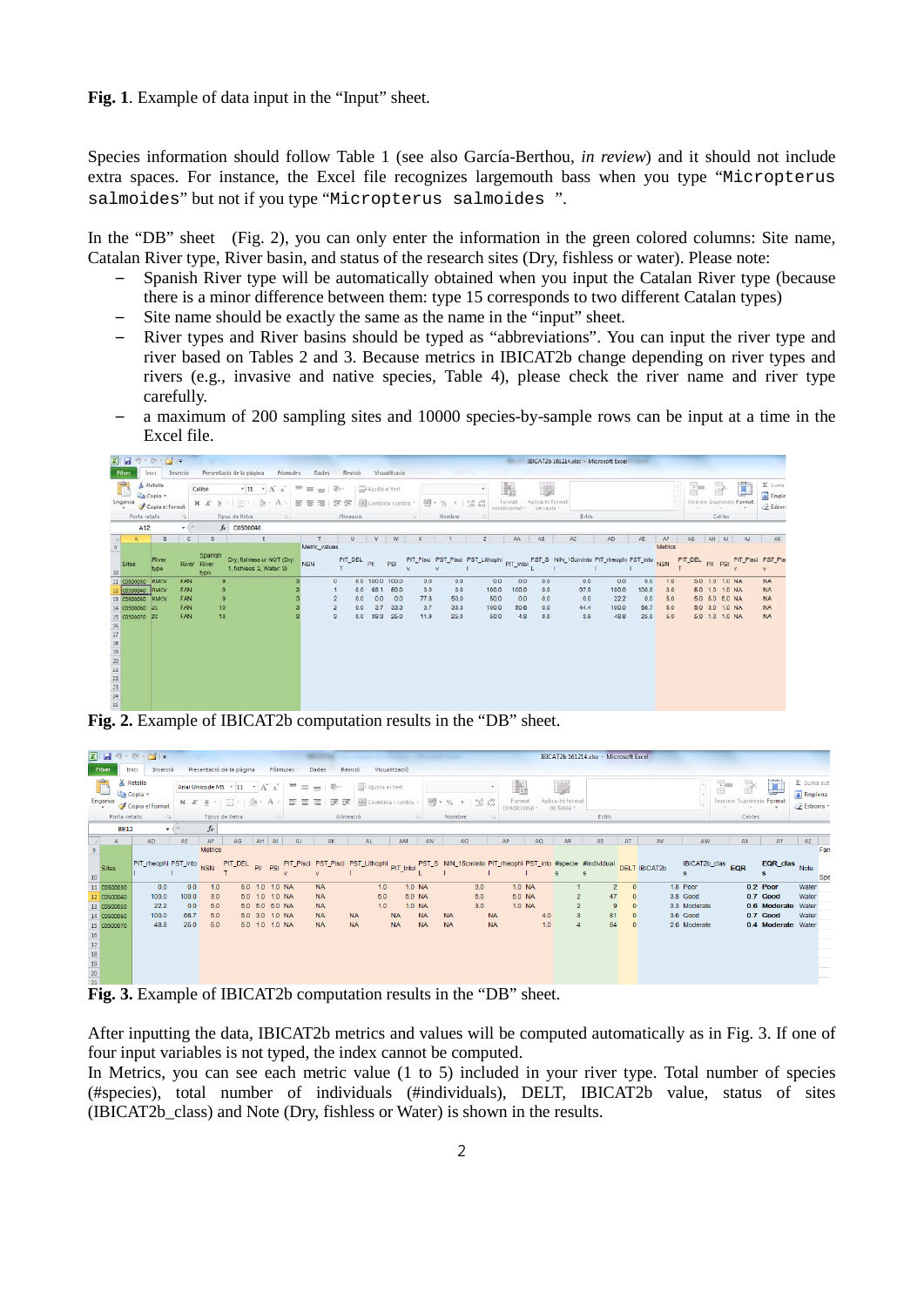In Metrics\_values, you can get all the metric values, although not all are used in all river types.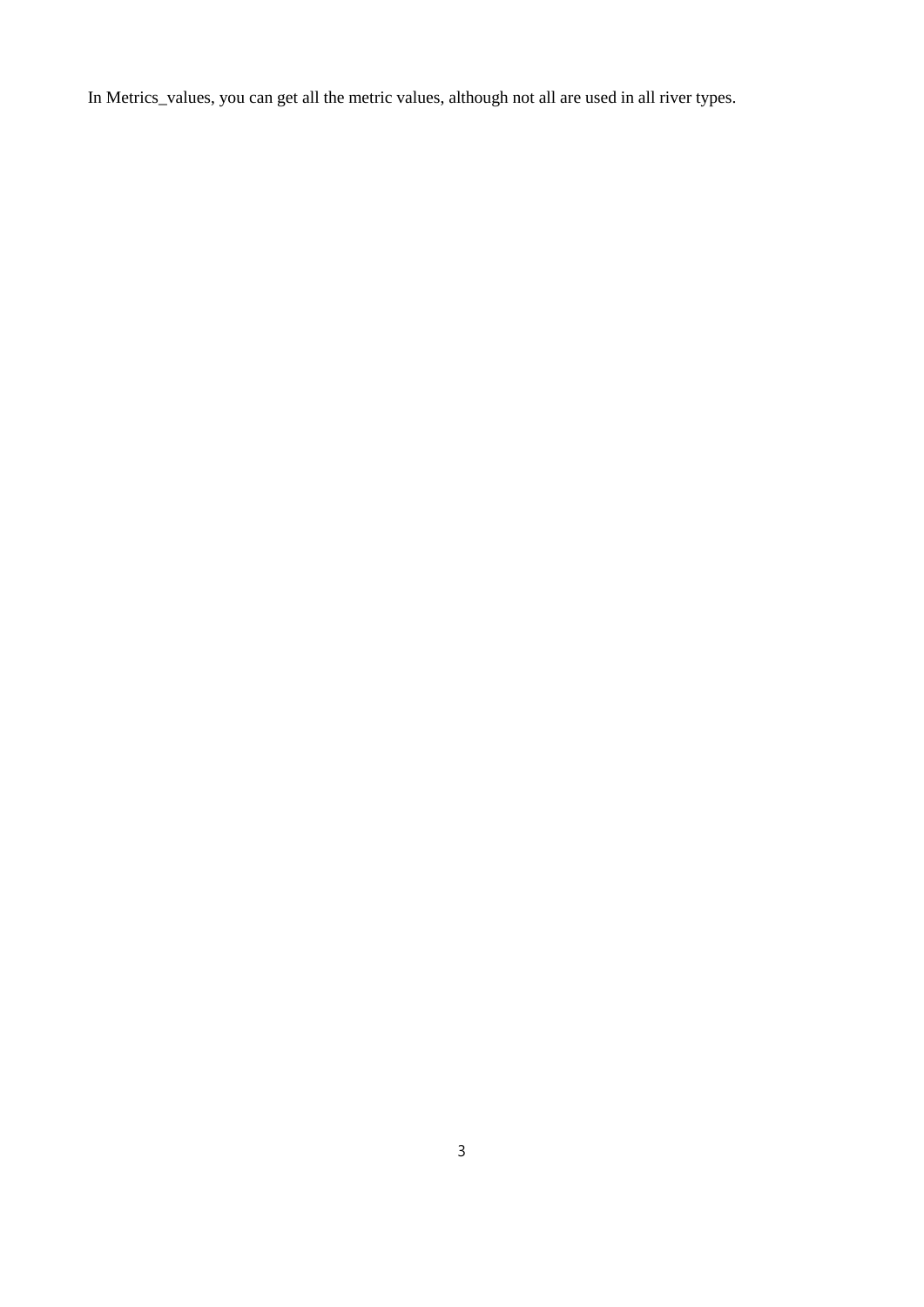Table 1. Features of the freshwater fish fauna from Catalonia used for development and computation of the indices.  $T =$  tolerant; I = intolerant; B = benthic; WC = water column; RH = rheophilic; LI = limnophilic; LITH = lithophilic; PHYT = phytophilic; OMNIV = omnivore; PISC = piscivore; INSV = invertivore; LONG = long migration (diadromous species); POTAD = short migration; SL = short longevity; IM = intermediate longevity; LL = long longevity  $\overline{\phantom{a}}$ 

| Family        | Species                              | Tolerance   | Feeding habitat | Habitat                | Reproduction | Feeding group | Migration   | Longevity           |
|---------------|--------------------------------------|-------------|-----------------|------------------------|--------------|---------------|-------------|---------------------|
| Acipenseridae | Acipenser sturio                     | I           |                 | <b>RH</b>              | <b>LITH</b>  | <b>OMNI</b>   | <b>LONG</b> | LL                  |
| Anguillidae   | Anguilla anguilla                    | T           | B               |                        |              | <b>PISC</b>   | <b>LONG</b> | LL                  |
| Balitoridae   | Barbatula quignardi                  |             | B               | R <sub>H</sub>         | <b>LITH</b>  | <b>BENT</b>   |             | <b>SL</b>           |
| Blenniidae    | Salaria fluviatilis                  |             | B               |                        | <b>LITH</b>  | <b>INSV</b>   |             | <b>SL</b>           |
| Centrarchidae | Lepomis gibbosus                     | T           | <b>WC</b>       | LI                     |              | <b>INSV</b>   |             | <b>SL</b>           |
| Centrarchidae | Micropterus salmoides                |             | <b>WC</b>       | LI                     |              | <b>PISC</b>   |             | $\rm LL$            |
| Clupeidae     | Alosa alosa                          | $\bf I$     |                 | <b>RH</b>              |              |               | <b>LONG</b> | ${\rm LL}$          |
| Clupeidae     | Alosa fallax                         | $\bf{I}$    |                 | RH                     |              |               | <b>LONG</b> | LL                  |
| Cobitidae     | Cobitis bilineata                    |             |                 |                        |              |               |             | $\operatorname{SL}$ |
| Cobitidae     | Cobitis calderoni                    | $\bf{I}$    |                 | <b>RH</b>              |              | <b>INSV</b>   |             | <b>SL</b>           |
| Cobitidae     | Cobitis paludica                     | T           |                 | RH                     |              | <b>INSV</b>   |             | $\operatorname{SL}$ |
| Cobitidae     | <b>Misgurnus</b><br>anguillicaudatus | T           | B               | LI                     |              | <b>OMNI</b>   |             | IM                  |
| Cottidae      | Cottus hispaniolensis                | $\bf{I}$    | B               | $\mathbf{L}\mathbf{I}$ | <b>LITH</b>  | <b>INSV</b>   |             | <b>SL</b>           |
| Cyprinidae    | Achondrostoma arcasii                |             | <b>WC</b>       |                        |              |               |             | $\operatorname{SL}$ |
| Cyprinidae    | Alburnus alburnus                    | T           | <b>WC</b>       |                        |              | <b>OMNI</b>   |             | $\rm SL$            |
| Cyprinidae    | Barbus haasi                         | $\mathbf I$ | $\, {\bf B}$    | <b>RH</b>              | <b>LITH</b>  | <b>INSV</b>   |             | IM                  |
| Cyprinidae    | <b>Barbus</b> meridionalis           | I           | B               | <b>RH</b>              | <b>LITH</b>  | <b>INSV</b>   |             | IM                  |
| Cyprinidae    | Carassius auratus                    | T           | B               |                        | <b>PHYT</b>  | <b>OMNI</b>   |             | LL                  |
| Cyprinidae    | Cyprinus carpio                      | T           | B               |                        | <b>PHYT</b>  | <b>OMNI</b>   |             | LL                  |
| Cyprinidae    | Gobio lozanoi                        |             | B               | R <sub>H</sub>         |              | <b>INSV</b>   |             | $\rm SL$            |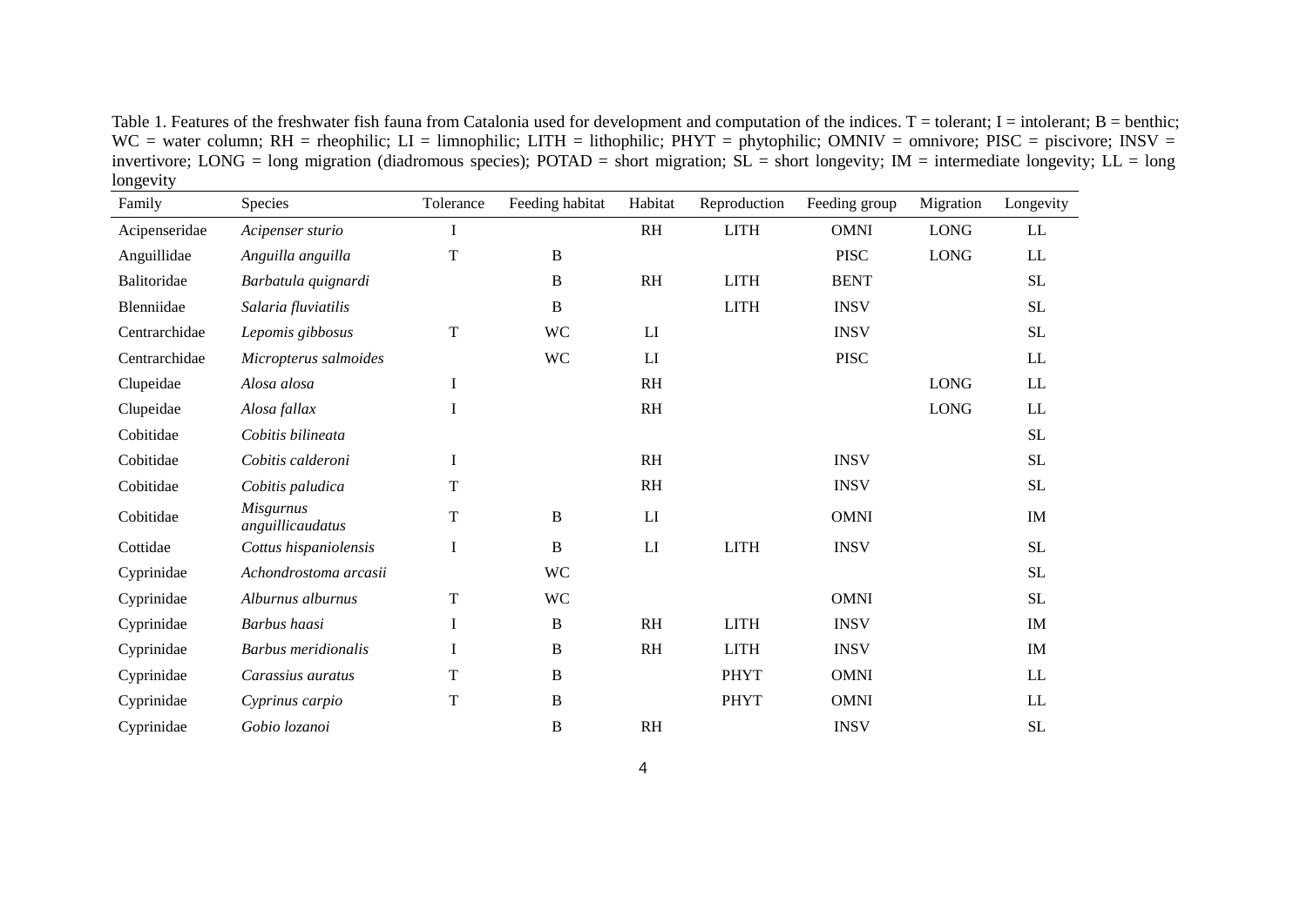| Cyprinidae      | Gobio occitaniae                      |             | $\mathbf B$  | RH        |             | <b>INSV</b> |              | <b>SL</b>                  |
|-----------------|---------------------------------------|-------------|--------------|-----------|-------------|-------------|--------------|----------------------------|
| Cyprinidae      | Luciobarbus graellsii                 | $\mathbf T$ | $\, {\bf B}$ |           | <b>LITH</b> | <b>OMNI</b> | <b>POTAD</b> | $\mathop{\rm LL}\nolimits$ |
| Cyprinidae      | Parachondrostoma<br>miegii            | $\bf I$     | $\, {\bf B}$ | <b>RH</b> | <b>LITH</b> |             |              | IM                         |
| Cyprinidae      | Phoxinus bigerri                      | $\bf{I}$    | <b>WC</b>    | RH        | <b>LITH</b> | <b>OMNI</b> |              | <b>SL</b>                  |
| Cyprinidae      | Pseudorasbora parva                   | $\mathbf T$ |              |           |             | <b>OMNI</b> |              | <b>SL</b>                  |
| Cyprinidae      | Rutilus rutilus                       | $\mathbf T$ | <b>WC</b>    |           |             | <b>OMNI</b> |              | IM                         |
| Cyprinidae      | <b>Scardinius</b><br>erythrophthalmus | $\mathbf T$ | <b>WC</b>    | LI        | <b>PHYT</b> | <b>OMNI</b> |              | $\mathop{\rm LL}\nolimits$ |
| Cyprinidae      | Squalius laietanus                    |             | <b>WC</b>    | RH        | <b>LITH</b> | <b>OMNI</b> |              | $\mathop{\rm LL}\nolimits$ |
| Esocidae        | Esox lucius                           |             | <b>WC</b>    |           | <b>PHYT</b> | <b>PISC</b> |              | $\mathop{\rm LL}\nolimits$ |
| Gasterosteidae  | Gasterosteus gymnurus                 |             | <b>WC</b>    |           |             | <b>INSV</b> |              | <b>SL</b>                  |
| Gobiidae        | Pomatoschistus microps                |             | $\mathbf B$  |           |             | <b>INSV</b> | <b>LONG</b>  | <b>SL</b>                  |
| Ictaluridae     | Ameiurus melas                        | $\mathbf T$ | $\, {\bf B}$ |           | <b>LITH</b> | <b>OMNI</b> |              | IM                         |
| Mugilidae       | Chelon labrosus                       | T           |              |           |             |             | <b>LONG</b>  | LL                         |
| Mugilidae       | Liza ramada                           | $\mathbf T$ |              |           |             |             | <b>LONG</b>  | $\mathop{\rm LL}\nolimits$ |
| Mugilidae       | Mugil cephalus                        | $\mathbf T$ |              |           |             |             | <b>LONG</b>  | <b>LL</b>                  |
| Percidae        | Perca fluviatilis                     | $\mathbf T$ | <b>WC</b>    |           |             | <b>PISC</b> |              | $\mathop{\rm LL}\nolimits$ |
| Percidae        | Sander lucioperca                     |             | <b>WC</b>    |           | <b>PHYT</b> | <b>PISC</b> |              | $\mathop{\rm LL}\nolimits$ |
| Petromyzontidae | Petromyzon marinus                    | $\bf{I}$    |              | <b>RH</b> | <b>LITH</b> |             | <b>LONG</b>  | LL                         |
| Poeciliidae     | Gambusia holbrooki                    | $\mathbf T$ | <b>WC</b>    | LI        |             | <b>INSV</b> |              | <b>SL</b>                  |
| Salmonidae      | Oncorhynchus mykiss                   |             |              | <b>RH</b> | <b>LITH</b> | <b>PISC</b> |              | IM                         |
| Salmonidae      | Salmo trutta                          | $\bf{I}$    |              | <b>RH</b> | <b>LITH</b> | <b>PISC</b> |              | IM                         |
| Siluridae       | Silurus glanis                        | T           | $\bf{B}$     |           | <b>PHYT</b> | <b>PISC</b> |              | <b>LL</b>                  |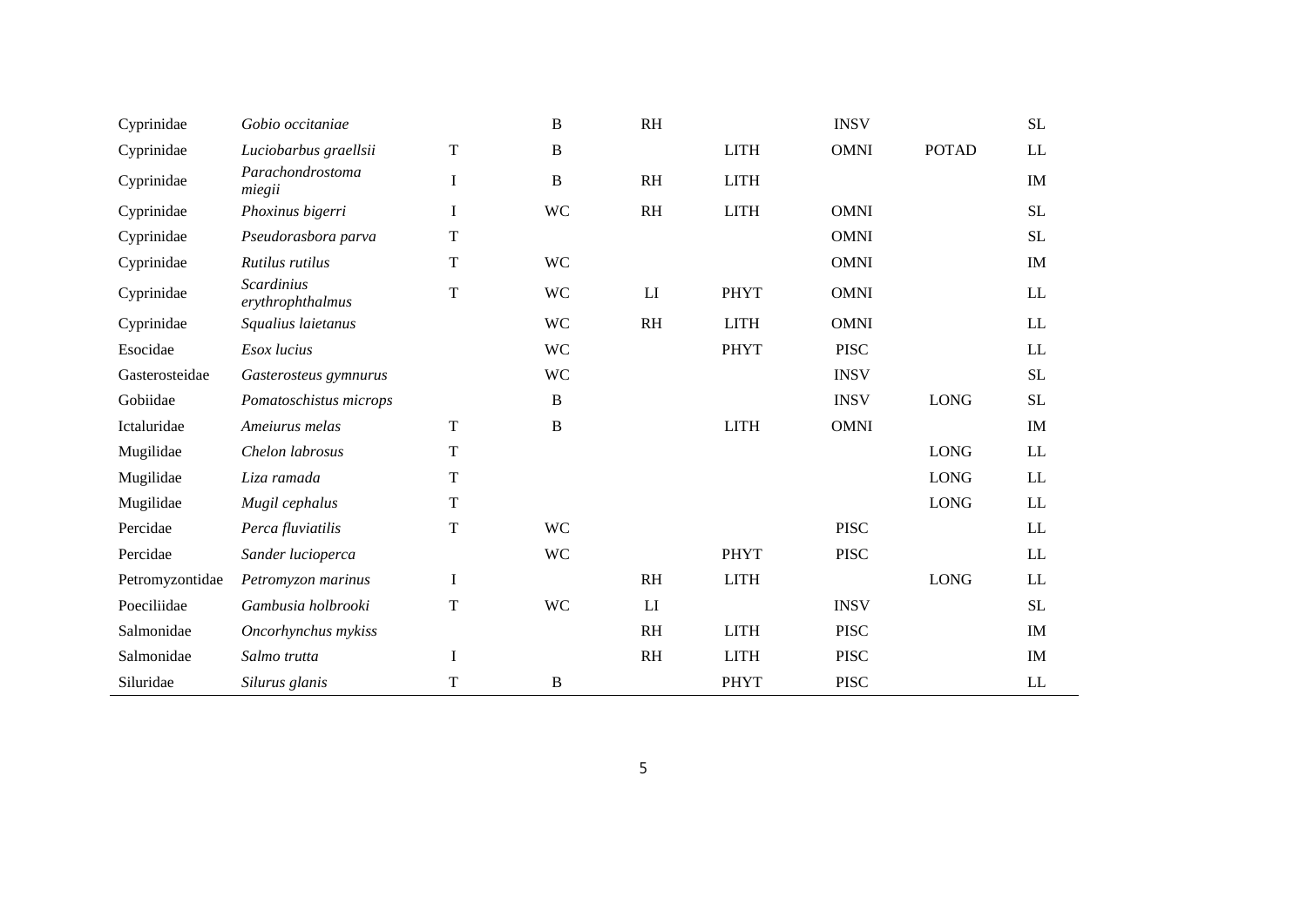| Rivers                               | River code  |
|--------------------------------------|-------------|
| ARRIU GARONA                         | GAR         |
| RIU DE LA SÉNIA                      | <b>SEN</b>  |
| <b>EBRO</b>                          | <b>EBR</b>  |
| RIERES DE CALAFAT-GOLF DE SANT JORDI | <b>CAL</b>  |
| RIERES DE LLABERIA-VANDELLÒS         | <b>LLA</b>  |
| <b>RIERA DE RIUDECANYES</b>          | <b>DEC</b>  |
| <b>RIERES DEL BAIX CAMP</b>          | <b>BAI</b>  |
| EL FRANCOLÍ                          | <b>FAN</b>  |
| EL GAIÀ                              | GAI         |
| RIERES DE CALAFELL-TORREDEMBARRA     | <b>TOR</b>  |
| <b>EL FOIX</b>                       | <b>FOI</b>  |
| RIERES DE GARRAF                     | GARR        |
| EL LLOBREGAT                         | <b>LLO</b>  |
| EL BESÒS                             | <b>BES</b>  |
| <b>RIERES DEL MARESME</b>            | <b>MAR</b>  |
| <b>LA TORDERA</b>                    | <b>TORD</b> |
| RIERES DEL CAP DE BEGUR-BLANES       | <b>BEG</b>  |
| EL DARÓ                              | DAR         |
| <b>EL TER</b>                        | <b>TER</b>  |
| EL FLUVIÀ                            | <b>FLU</b>  |
| <b>LA MUGA</b>                       | <b>MUG</b>  |
| REC MADRAL (MUGUETA)                 | <b>MAD</b>  |
| RIERES DEL CAP DE CREUS              | <b>CRE</b>  |

Table 2. Rivers and their abbreviations in Catalonia and the Ebro River.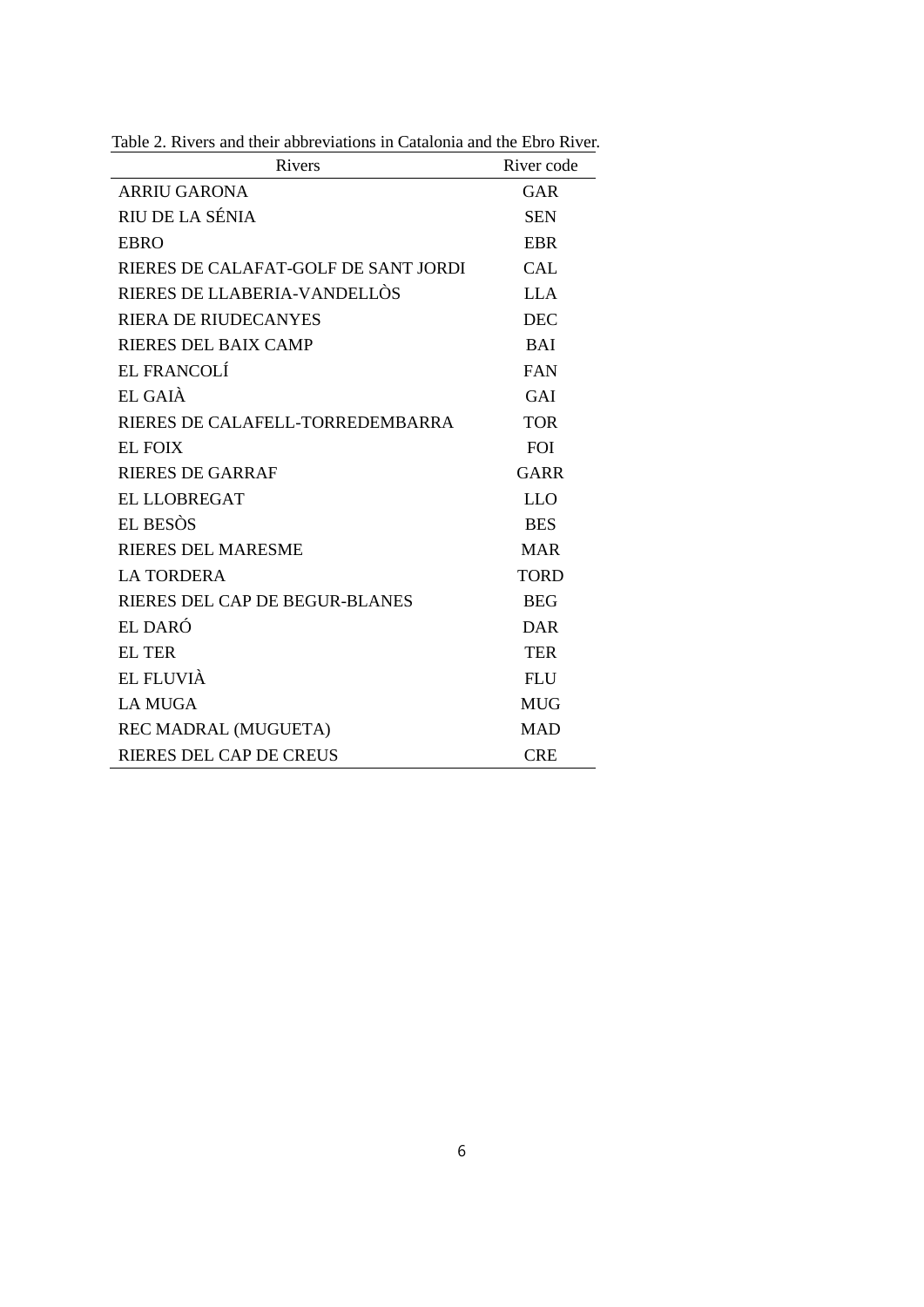| River type |                                                    |              | River       |
|------------|----------------------------------------------------|--------------|-------------|
| (official  |                                                    |              | type<br>no. |
|            | River type                                         | Abbreviation |             |
| no.)       |                                                    |              |             |
| 27         | Siliceous wet mountain rivers                      |              |             |
|            | Ríos de alta montaña                               | <b>MHS</b>   | 27          |
|            | Rius de muntanya humida silícica                   |              |             |
| 26         | Calcareous wet mountain rivers                     |              |             |
|            | Ríos de montaña húmeda calcárea                    | <b>MHC</b>   | 26          |
|            | Rius de muntanya humida calcària                   |              |             |
| 11         | Siliceous Mediterranean mountain rivers            |              |             |
|            | Ríos de montaña mediterránea silícica              | <b>MMS</b>   | 11          |
|            | Rius de muntanya mediterrània silícica             |              |             |
| 12         | Calcareous Mediterranean mountain rivers           |              |             |
|            | Ríos de montaña mediterránea calcárea              | <b>MMC</b>   | 12          |
|            | Rius de muntanya mediterrània calcària             |              |             |
| 15         | High flow Mediterranean mountain rivers            |              |             |
|            | Ejes mediterráneo-continentales poco mineralizados | <b>MMEC</b>  | 15          |
|            | Rius de muntanya mediterrània d'elevat cabal       |              |             |
| 9          | Variable flow Mediterranean rivers                 |              |             |
|            | Ríos mineralizados de baja montaña mediterránea    | <b>RMCV</b>  | 9           |
|            | Rius mediterranis de cabal variable                |              |             |
| 8          | Siliceous Mediterranean lowland rivers             |              |             |
|            | Ríos de la baja montaña mediterránea silícea       | <b>RMS</b>   | 8           |
|            | Rius de zona baixa mediterrània silícics           |              |             |
| 10         | Rivers influenced by karstic areas                 |              |             |
|            | Ríos mediterráneos con influencia cárstica         | <b>ZC</b>    | 10          |
|            | Rius de zona mediterrània d'influència càrstics    |              |             |
| 16         | Main watercourses                                  |              |             |
|            | Ejes mediterráneo-continentales mineralizados      | EP           | 16          |
|            | Eixos fluvials principals                          |              |             |
| 18         | Coastal streams                                    |              |             |
|            | Ríos costeros mediterráneos                        | TL           | 18          |
|            | Torrents litorals                                  |              |             |
| 17         | Large Mediterranean watercourses                   |              |             |
|            | Grandes ejes en ambiente mediterráneo              | <b>GEM</b>   | 17          |
|            | Grans eixos mediterranis                           |              |             |
| 15         | Large rivers with weak mineralization              |              |             |
|            | Ejes mediterráneo-continentales poco mineralizados | <b>GRPM</b>  | 15          |
|            | Grans rius poc mineralitzats                       |              |             |

Table 3. River typology (the official Catalan and Spanish types are given) and number of sites.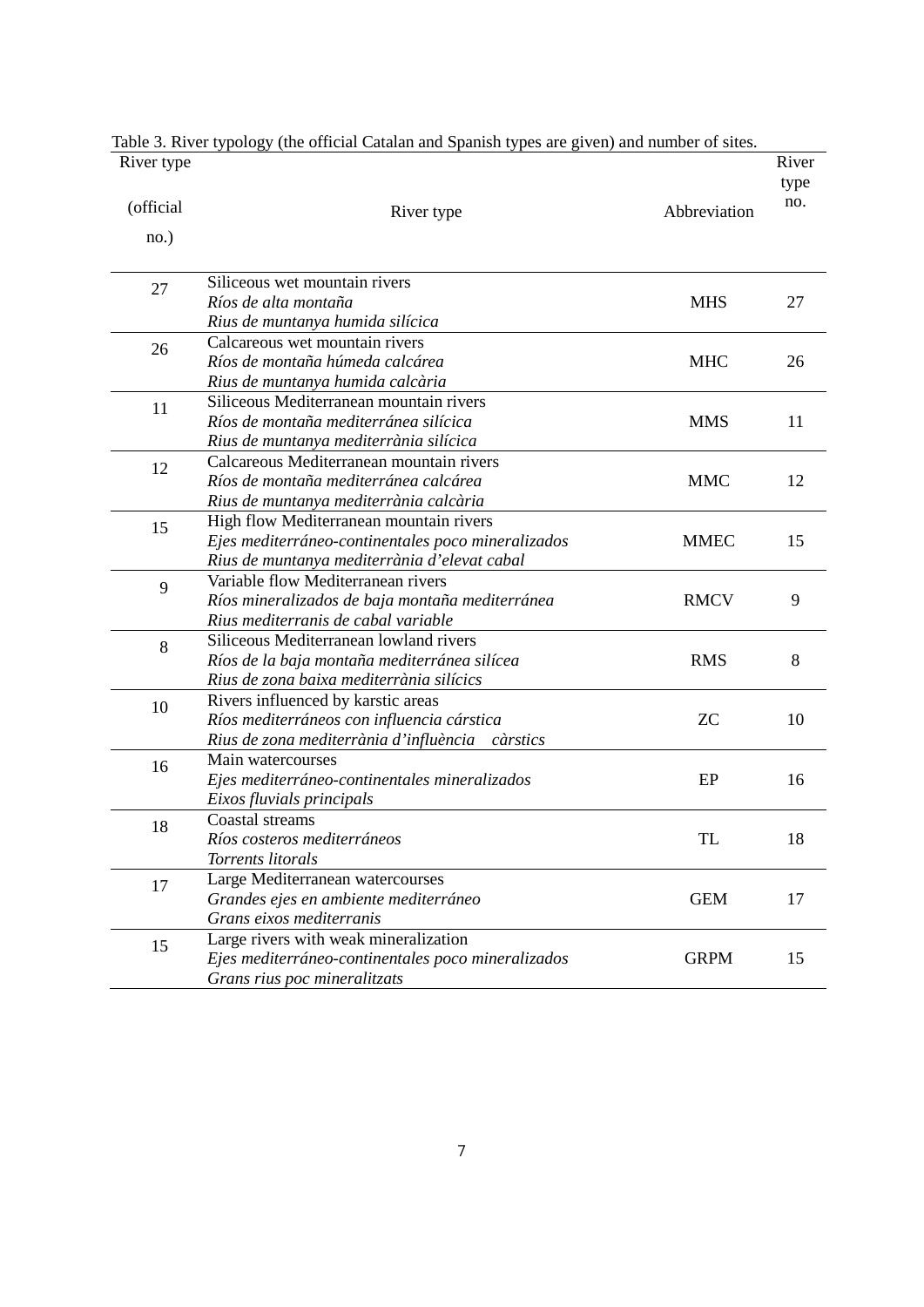| Species                              | GAR          | <b>SEN</b> | EBR | CAL | <b>LLA</b>   | DEC | BAI | <b>FAN</b>   | GAI | <b>TOR</b> | <b>FOI</b> | <b>GARR</b> | LLO | <b>BES</b>   | <b>MAR</b> | <b>TORD</b> | <b>BEG</b> | <b>DAR</b> | <b>TER</b>   | <b>FLU</b>   | ${\rm MUG}$ | <b>MAD</b> | <b>CRE</b>   |
|--------------------------------------|--------------|------------|-----|-----|--------------|-----|-----|--------------|-----|------------|------------|-------------|-----|--------------|------------|-------------|------------|------------|--------------|--------------|-------------|------------|--------------|
| Acipenser sturio                     | $\mathbf{A}$ | A          | A   | A   | $\mathbf{A}$ | A   | A   | $\mathbf{A}$ | A   | A          | A          | A           | A   | $\mathbf{A}$ | A          | A           | A          | A          | A            | $\mathbf{A}$ | A           | A          | $\mathbf{A}$ |
| Anguilla anguilla                    | A            | A          | Α   | A   | A            | А   | A   | A            | A   | Α          | A          | A           | A   | A            | A          | A           | A          | Α          | A            | A            | A           | A          | A            |
| Barbatula quignardi                  | A            |            | Α   |     |              |     |     |              |     |            |            |             |     |              |            |             |            |            |              |              |             |            |              |
| Salaria fluviatilis                  |              |            | A   |     |              |     |     |              |     |            |            |             |     |              |            |             |            | Α          | $\mathbf{A}$ | Α            | A           | A          |              |
| Lepomis gibbosus                     |              |            |     |     |              |     |     |              |     |            |            |             |     |              |            |             |            |            |              |              |             |            |              |
| Micropterus salmoides                |              |            |     |     |              |     |     |              |     |            |            |             |     |              |            |             |            |            |              |              |             |            |              |
| Alosa alosa                          | A            |            | Α   | A   | A            | A   | A   | A            | A   | Α          | A          | A           | A   | A            | A          | A           | Α          | A          | A            | Α            | A           | A          | $\mathbf{A}$ |
| Alosa fallax                         | A            | A          | Α   | A   | A            | A   | A   | A            | A   | A          | A          | A           | A   | $\mathbf{A}$ | A          | A           | A          | A          | A            | A            | A           | A          | A            |
| Cobitis bilineata                    |              |            |     |     |              |     |     |              |     |            |            |             |     |              |            |             |            |            |              |              |             |            |              |
| Cobitis calderoni                    |              |            |     |     |              |     |     |              |     |            |            |             |     |              |            |             |            |            |              |              |             |            |              |
| Cobitis paludica                     |              | A          | А   |     |              |     |     |              |     |            |            |             |     |              |            |             |            |            |              |              |             |            |              |
| <b>Misgurnus</b><br>anguillicaudatus |              |            |     |     |              |     |     |              |     |            |            |             |     |              |            |             |            |            |              |              |             |            |              |
| Cottus hispaniolensis                |              |            |     |     |              |     |     |              |     |            |            |             |     |              |            |             |            |            |              |              |             |            |              |
| Achondrostoma arcasii                | 1            | A          | A   |     |              | A   |     | A            | A   |            | A          |             |     |              |            |             |            |            |              |              |             |            |              |
| Alburnus alburnus                    |              |            |     |     |              |     |     |              |     |            |            |             |     |              |            |             |            |            |              |              |             |            |              |
| Barbus haasi                         |              |            |     | Α   |              |     | Α   | Α            | Α   |            |            | Α           | Α   |              |            |             |            |            |              |              |             |            |              |
| <b>Barbus</b> meridionalis           | A            |            |     |     |              |     |     |              |     |            |            |             |     | A            | A          | A           |            |            |              |              |             | Α          | A            |
| Carassius auratus                    |              |            |     |     |              |     |     |              |     |            |            |             |     |              |            |             |            |            |              |              |             |            |              |
| Cyprinus carpio                      |              |            |     |     |              |     |     |              |     |            |            |             |     |              |            |             |            |            |              |              |             |            |              |
| Gobio lozanoi                        |              |            |     |     |              |     |     |              |     |            |            |             |     |              |            |             |            |            |              |              |             |            |              |
| Gobio occitaniae                     | Α            |            |     |     |              |     |     |              |     |            |            |             |     |              |            |             |            |            |              |              |             |            |              |

Table. 4 List of introduced and native species list according to the rivers. See Table 2 for river codes (first row).